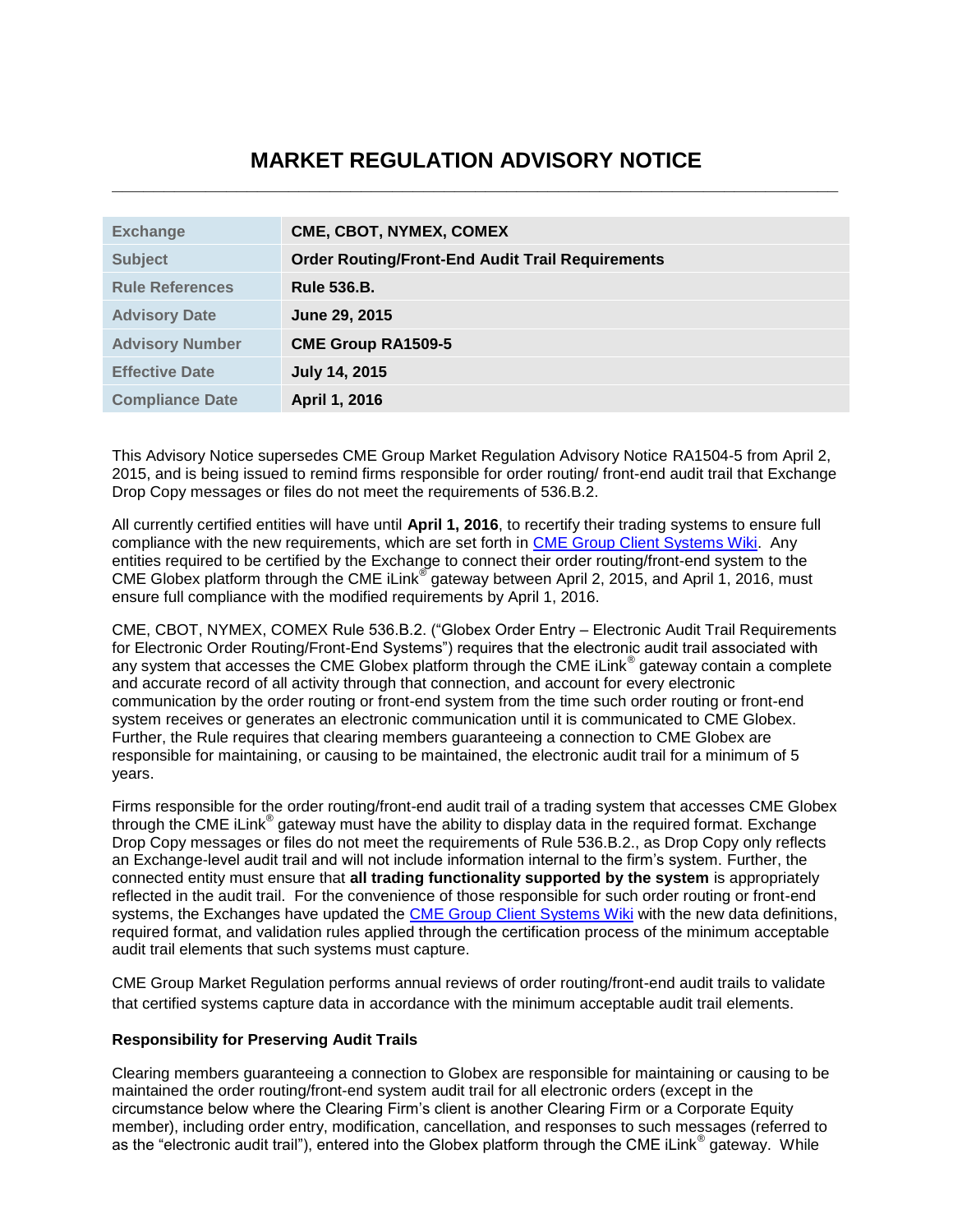CME Group RA1509-5 June 29, 2015 Page **2** of **3**

Clearing Firms are responsible for this audit trail, many firms outsource the preservation of the audit trail to a vendor, or require that their directly connected clients bear the cost of maintaining this data.

In the case where the Guaranteeing Clearing Firm has a direct connect client that is another Clearing Firm or a Corporate Equity Member, the Clearing Firm may notify the client Clearing Firm or Corporate Equity Member that it is their obligation to maintain the audit trail. Upon execution of a written notice, it shall be the duty of the client Clearing Firm or Corporate Equity Member to maintain an electronic audit trail pursuant to this rule.

When a new connection is made to CME Globex, connecting entities must provide a sample audit trail report from the test/certification environment before the system accesses the live environment. Shortly after the new system is deployed in the live environment, the connecting entity or the clearing firm is required to provide the Market Regulation Department with a full production audit trail report. The purpose of this review is to verify that the connecting entity's audit trail meets the minimum data requirements, and that it can be produced in a standard human readable format. Questions regarding the submission of sample or production audit trail reports should be sent to [AuditTrail@CMEGroup.com.](mailto:AuditTrail@CMEGroup.com)

The text of CME, CBOT, NYMEX, COMEX Rule 536.B. appears below.

#### **536.B. Globex Order Entry**

#### **1. General Requirement**

Each Globex terminal operator entering orders into Globex shall accurately input for each order: a) the user ID assigned him by the Exchange, a clearing member or other authorized entity (Tag 50 ID) b) the price, quantity, product, expiration month, CTI code, automated or manual indicator (Tag 1028) and account number (except as provided in Section C.), and, for options, put or call and strike price. The Globex terminal operator's user ID must be present on each order entered. For a Globex terminal operator with access pursuant to Rule 574, clearing members authorizing such access will be responsible for the Globex terminal operator's compliance with this rule.

With respect to orders received by a Globex terminal operator which are capable of being immediately entered into Globex, no record other than that set forth above need be made. However, if a Globex terminal operator receives an order which cannot be immediately entered into Globex, the Globex terminal operator must prepare a written order and include the account designation, date, time of receipt and other information required pursuant to section A.1. above. The order must be entered into Globex when it becomes executable.

### **2. Electronic Audit Trail Requirements for Electronic Order Routing/Front-End Systems**

Entities certified by the Exchange to connect an order routing/front-end system to the Globex platform through the CME iLink® gateway are responsible for creating an audit trail of each message entered into Globex. Clearing members guaranteeing a connection to Globex are responsible for maintaining or causing to be maintained the electronic audit trail for such systems. This electronic audit trail must be maintained for a minimum of 5 years, and clearing members must have the ability to produce this data in a standard format upon request of Market Regulation.

Each such electronic audit trail must be complete and accurate and account for every electronic communication such system receives or generates, including any electronic communication such system receives from Globex.

This electronic audit trail must contain all order receipt, order entry, order modification, and response receipt times to the highest level of precision achievable by the operating system, but at least to the millisecond. The times captured must not be able to be modified by the person entering the order. The data must also contain all Fix Tag information and fields which should include, but is not limited to the following:

A record of all fields relating to order entry, including transaction date, product, Exchange code, expiration month, quantity, order type, order qualifier, price, buy/sell indicator, stop/trigger price, order number, unique transaction number, account number, session ID, Tag 50 ID, automated or manual indicator (Tag 1028), self-match prevention ID (Tag 7928) where applicable, host order number, trader order number, clearing member, type of action, action status code, customer type indicator, origin, and timestamps. For executed orders the audit trail must record the execution time of the trade along with all fill information.

In the case where the Guaranteeing Clearing Firm has a direct connect client that is another Clearing Firm or a corporate Equity Member, the Clearing Firm may notify the client Clearing Firm or Corporate Equity Member that it is their obligation to maintain the electronic audit trail. Upon execution of this written notice, it shall be the duty of the client Clearing Firm or Corporate Equity Member to maintain an electronic audit trail pursuant to this rule.